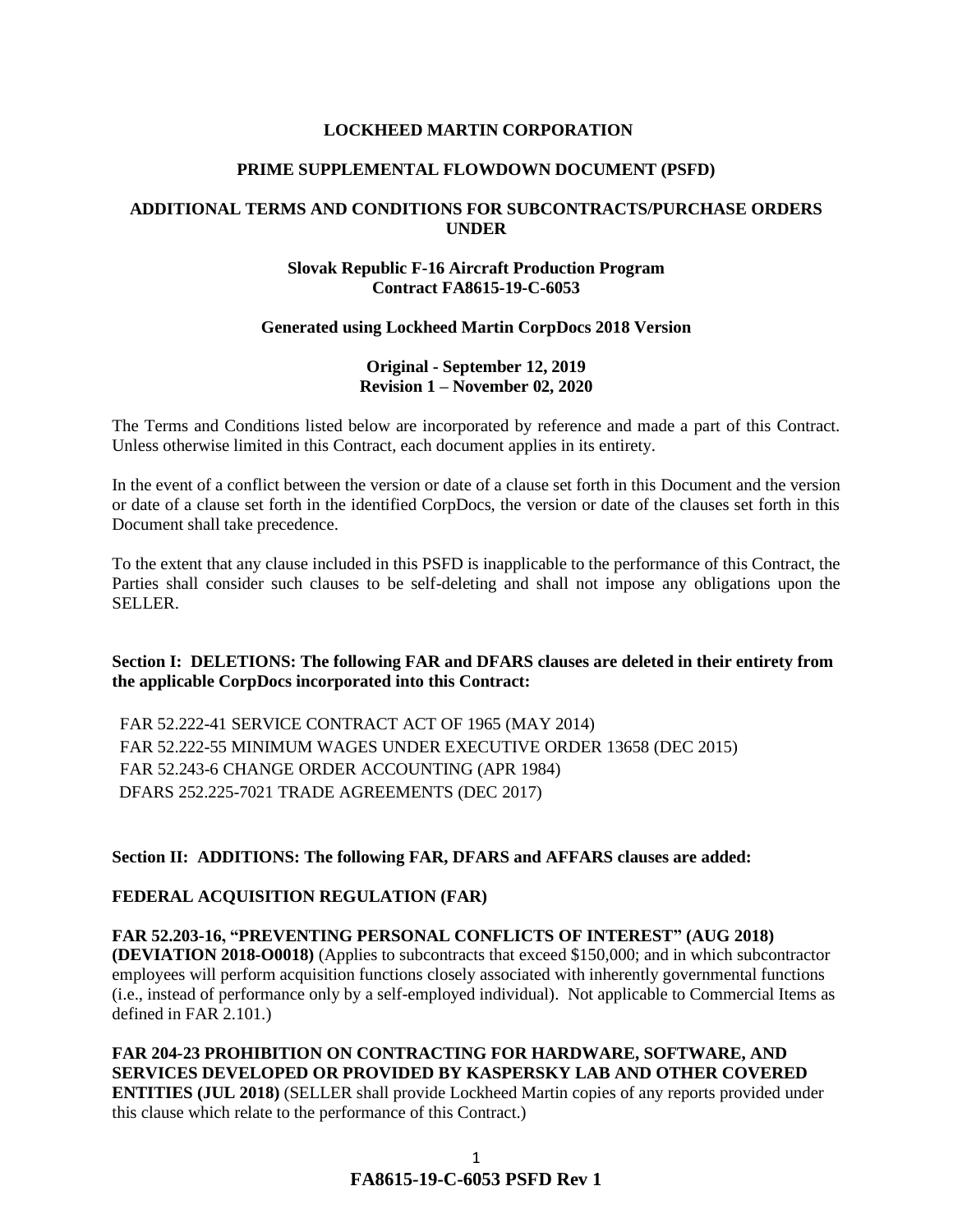**FAR 52.215-12, "SUBCONTRACTOR CERTIFIED COST OR PRICING DATA (MAY 2018) (DEVIATION 2018-O0015)** (Applies to all subcontracts where the subcontractor is required to provide certified cost or pricing data. This deviation memorandum sets a threshold of \$2 million for obtaining certified cost or pricing data, in lieu of the threshold of \$750,000 (in FAR 15.403-4) for prime contracts entered into on or after July 1, 2018.)

**FAR 52.216-16, "INCENTIVE PRICE REVISION FIRM TARGET" (OCT 1997)** (Applies to all incentive type subcontracts. "Contracting Officer," "contract administrative office" and "Government" mean "Lockheed Martin." Paragraph (i) is deleted. The blanks in the clause are completed with the amounts specified in the contract.)

## **FAR 52.222-56, "CERTIFICATION REGARDING TRAFFICKING IN PERSONS**

**COMPLIANCE PLAN" (MAR 2015)** (Applies to all solicitations for subcontracts for supplies, other than commercially available off-the-shelf items, acquired outside the United States, or services to be performed outside the United States; and where the subcontract is estimated to exceed \$500,000. In paragraph (d,) "Contracting Officer" means "Contracting Officer and Lockheed Martin." In paragraph (e), "Government" means "Lockheed Martin.")

**FAR 52.232-16, "PROGRESS PAYMENTS" (APR 2012)** ("Contracting Officer" means "Lockheed Martin" except in paragraph (g) where it means "Lockheed Martin or Contracting Officer." "Government" means "Lockheed Martin" except:  $(1)$  in paragraphs  $(d)$ ,  $(e)$  and  $(i)(5)$  where the term is unchanged and (2) in paragraphs (g) and (i) where it means "Lockheed Martin and the Government." Not applicable to Commercial Items as defined in FAR 2.101.)

**FAR 52.232-17, "INTEREST" (MAY 2014)** ("Government" means "Lockheed Martin." Not applicable to Commercial Items as defined in FAR 2.101.)

**FAR 52.232-39, "UNENFORCEABILITY OF UNAUTHORIZED OBLIGATIONS" (JUN 2013)** (Applies to subcontracts where software or services will be retransferred to the Government.)

**FAR 52.245-9, "USE AND CHARGES" (APR 2012)** (Applies to subcontracts involving the use of government property. Communications with the Government under this clause will be made through Lockheed Martin.)

### **DEFENSE FEDERAL ACQUISITION REGULATION SUPPLEMENT (DFARS)**

**DFARS 252.208-7000, "INTENT TO FURNISH PRECIOUS METALS AS GOVERNMENT-FURNISHED MATERIAL" (DEC 1991)** (Applies in all solicitations for subcontracts for items containing precious metals.)

**DFARS 252.211-7007, "REPORTING OF GOVERNMENT-FURNISHED PROPERTY" (AUG 2012)** (Applies if Seller will be in possession of Government property for the performance of this contract.)

**DFARS 252.225-7027, "RESTRICTION ON CONTINGENT FEES FOR FOREIGN MILITARY SALES" (APR 2003)** (The reference to the clause in paragraph (a) means FAR 52.203-5. The blank in paragraph  $(b)(1)$  is completed with "any Government." Subparagraph  $(b)(2)$  is deleted.)

**DFARS 252.225-7028, "EXCLUSIONARY POLICIES AND PRACTICES OF FOREIGN GOVERNMENTS" (APR 2003)** (Does not apply for Commercial Items as defined in FAR 2.101.)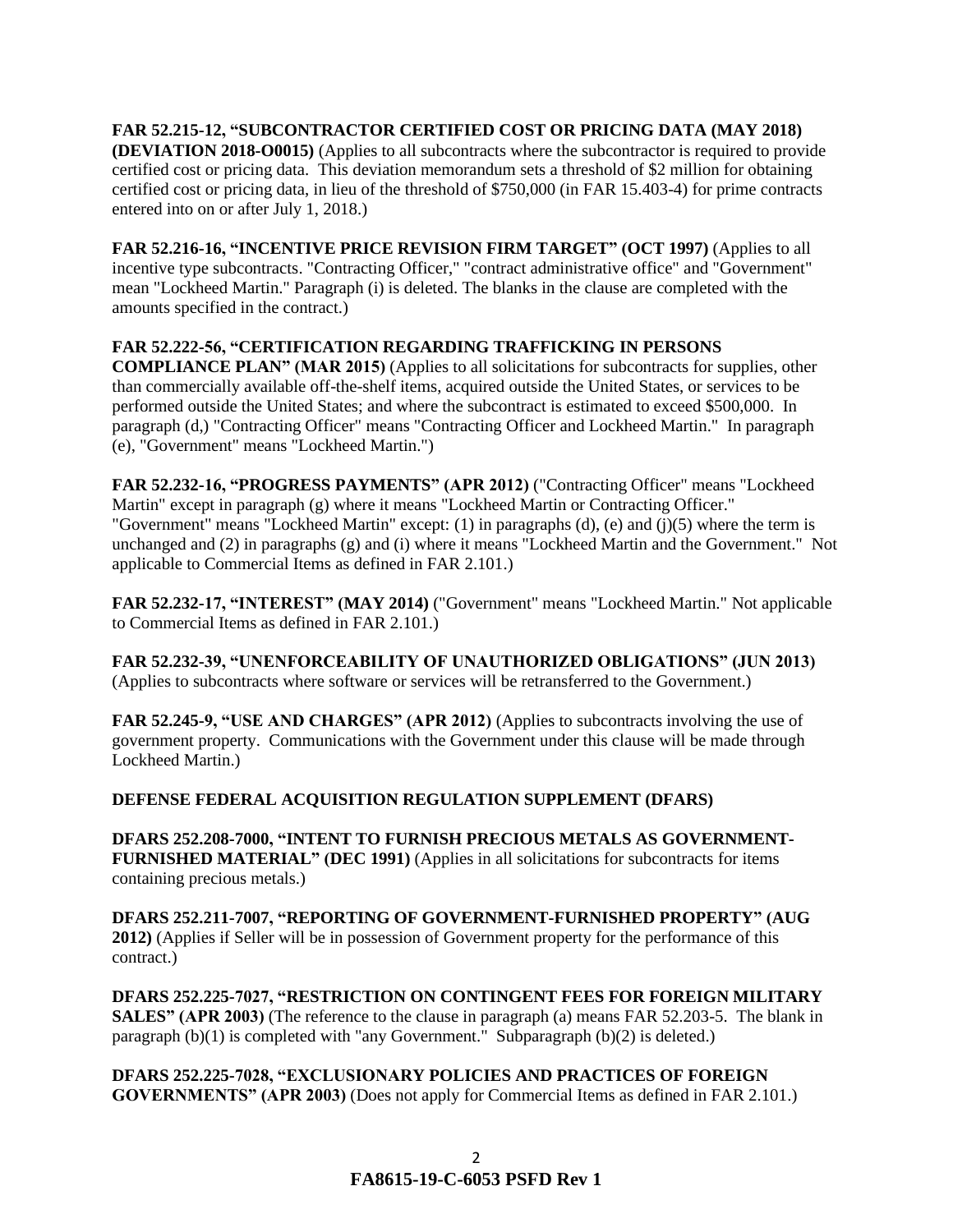**DFARS 252.228-7001, "GROUND AND FLIGHT RISK" (JUN 2010)** (In paragraph (a)(1)(i) "this contract" means "the prime contract." The following is added at the beginning of the clause: "Communications between Seller and the Government shall be made through Lockheed Martin. Any equitable adjustment provided for this Clause shall be implemented in this Contract to the extent such adjustment is implemented in the prime contract." Subparagraphs  $(d)(2)(ii)$ ,  $(d)(3)(ii)$  and the last sentence of subparagraph (j)(2) are deleted. Does not apply for Commercial Items as defined in FAR 2.101.)

### **DFARS 252.234-7002A, "EARNED VALUE MANAGEMENT SYSTEM" (SEP 2015)**

**(DEVIATION 2015-O0017)** (Applies to subcontractors receiving cost or incentive contracts valued at \$100 million or more. Subcontractors receiving cost or incentive contracts exceeding \$20 million shall comply with the requirements of this clause, excluding the requirements of paragraph (c).)

**DFARS 252.234-7004, "COST AND SOFTWARE DATA REPORTING SYSTEM" (NOV 2014)** (Applies to subcontracts in excess of \$50,000,000. In paragraph (b), "Government" means "Lockheed Martin." Not applicable to Commercial Items as defined in FAR 2.101.)

**DFARS 252.237-7010, "PROHIBITION ON INTERROGATION OF DETAINEES BY CONTRACTOR PERSONNEL" (JUN 2013)** (Applies if subcontract requires subcontractor personnel to interact with detainees in the course of their duties.)

**DFARS 252.243-7002, "REQUESTS FOR EQUITABLE ADJUSTMENT" (DEC 2012)** (Applies if subcontract is over \$150,000. "Government" means "Lockheed Martin." Does not apply for Commercial Items as defined in FAR 2.101.)

**DFARS 252.245-7004, "REPORTING, REUTILIZATION, AND DISPOSAL" (DEC 2017)** (Applies if government property will be located at supplier's facilities. "Contracting Officer" means "Lockheed Martin.")

## **DFARS 252.246-7001 ALT 1, "ALTERNATE 1 - WARRANTY OF DATA" (MAR 2014)**

(Applicable to fixed-price-incentive solicitations and contracts; not applicable to Commercial Items as defined in FAR 2.101. "Government" means "Lockheed Martin or the Government." "Contracting Officer" means "Lockheed Martin." The last sentence in paragraph (b) is changed to read as follows: "The warranty period shall extend for three years after completion of delivery of the data to Lockheed Martin, or if the data is delivered to the Government, either by Lockheed Martin or Seller, the warranty period shall extend for three years after delivery to the Government.")

## **AIR FORCE FEDERAL ACQUISITION REGULATION SUPPLEMENT**

**AFFARS 5352.201-9101, "OMBUDSMAN" (JUN 2016)** (Applies to all subcontracts).

# **AFFARS 5352.223-9000, "ELIMINATION OF USE OF CLASS I OZONE DEPLETING**

**SUBSTANCES (ODS)" (NOV 2012)** (The blank in paragraph (d) is completed with "None." In paragraph (d), "Contracting Officer" means "Lockheed Martin." Not applicable to Commercial Items as defined in FAR 2.101.)

**AFFARS 5352.223-9001, "HEALTH AND SAFETY ON GOVERNMENT INSTALLATIONS" (NOV 2012)** (Applies if Seller will perform work under this Contract on a government installation. "Contracting Officer" means "Lockheed Martin." Not applicable to Commercial Items as defined in FAR 2.101.)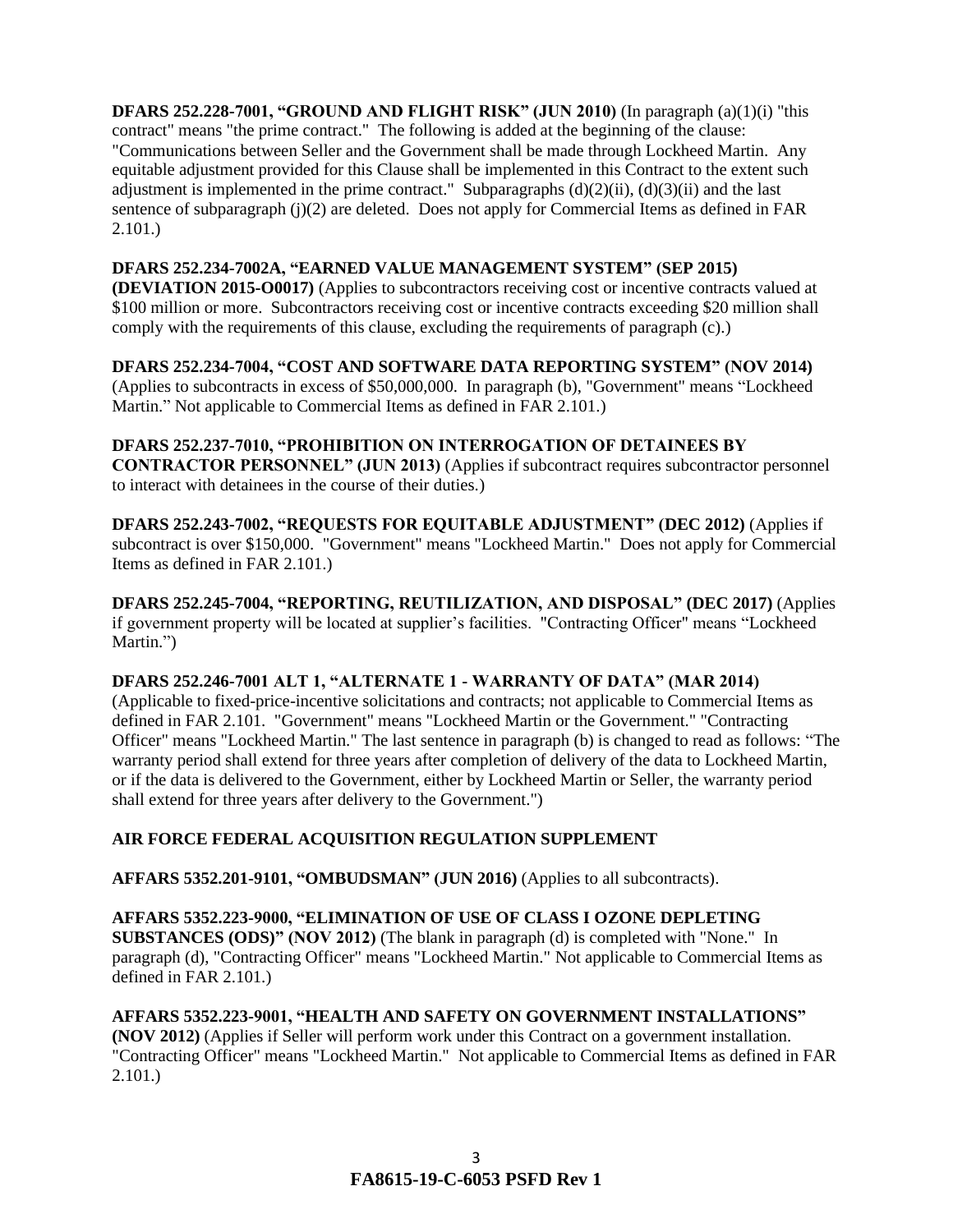**AFFARS 5352.242-9000, "CONTRACTOR ACCESS TO AIR FORCE INSTALLATIONS" (NOV 2012)** (Applies if Seller will perform work under this Contract on a government installation. "Contracting Officer" means "Lockheed Martin." In paragraph (e) "the prime contractor" means "Seller." Not applicable to Commercial Items as defined in FAR 2.101.)

### **Section III: MODIFICATIONS:**

**Modify the following FAR and DFARS clauses contained in the applicable CorpDocs incorporated in this Contract as directed below:**

Replace **FAR 52.204-10 REPORTING EXECUTIVE COMPENSATION AND FIRST-TIER SUBCONTRACT AWARDS (OCT 2016)** with **FAR 52.204-10 REPORTING EXECUTIVE COMPENSATION AND FIRST TIER SUBCONTRACT AWARDS (OCT 2018)** (Subparagraph  $(d)(2)$  does not apply. If Seller meets the thresholds specified in paragraphs  $(d)(3)$  and  $(g)(2)$  of the clause, Seller shall report required executive compensation by posting the information to the System for Award Management (SAM) database. All information posted will be available to the general public.)

Replace **FAR 52.216-7 ALLOWABLE COST AND PAYMENT (JUN 2013)** with **FAR 52.216-7 ALLOWABLE COST AND PAYMENT (AUG 2018)** ("Government" means "Lockheed Martin "except in paragraphs (a)(3) and (b)(1)(ii)(F) where note 3 applies. Note 2 applies except in paragraph (g) where note 7 applies. The blank in paragraph (a)(3) is completed with "the 30th" unless otherwise specified in this Contract. Paragraphs (a)(2), (b)(4), and (d)(4) are deleted. In paragraph (h) "six years" is changed to "5 years." The references to government entities in paragraph (d) are unchanged.)

# Replace **FAR 52.219-8 UTILIZATION OF SMALL BUSINESS CONCERNS (NOV 2016)** with **FAR 52.219-8 UTILIZATION OF SMALL BUSINESS CONCERNS (OCT 2018)**

Replace **FAR 52.222-50 COMBATING TRAFFICKING IN PERSONS (MAR 2015)** with **FAR 52.222- 50, "COMBATING TRAFFICKING IN PERSONS" (JAN 2019)** (Applies to all subcontracts.)

Replace **FAR 52.225-5 TRADE AGREEMENTS (OCT 2016)** with **FAR 52.225-5 TRADE AGREEMENTS (AUG 2018)** (Applies if the Work contains other than domestic components as defined by this clause.)

Replace **FAR 52.244-6 SUBCONTRACTS FOR COMMERCIAL ITEMS (NOV 2017)** with **FAR 52.244-6, "SUBCONTRACTS FOR COMMERCIAL ITEMS" (JAN 2019)** (Applies to all subcontracts.)

Replace **DFARS 252.226-7001 UTILIZATION OF INDIAN ORGANIZATIONS, INDIAN-OWNED ECONOMIC ENTERPRISES AND NATIVE HAWAIIAN SMALL BUSINESS CONCERNS (SEP 2004)** with **DFARS 252.226-7001, "UTILIZATION OF INDIAN ORGANIZATIONS, INDIAN-OWNED ECONOMIC ENTERPRISES, AND NATIVE HAWAIIAN SMALL BUSINESS CONCERNS" (APR 2019)** (Applies to all subcontracts in excess of \$500,000).

Replace **DFARS 252.246-7008 SOURCES OF ELECTRONIC PARTS (DEC 2017)** with **DFARS 252.246-7008 SOURCES OF ELECTRONIC PARTS (MAY 2018)** (Applies if this contract is for electronic parts or assemblies containing electronic parts, unless Seller is the original manufacturer.) (As